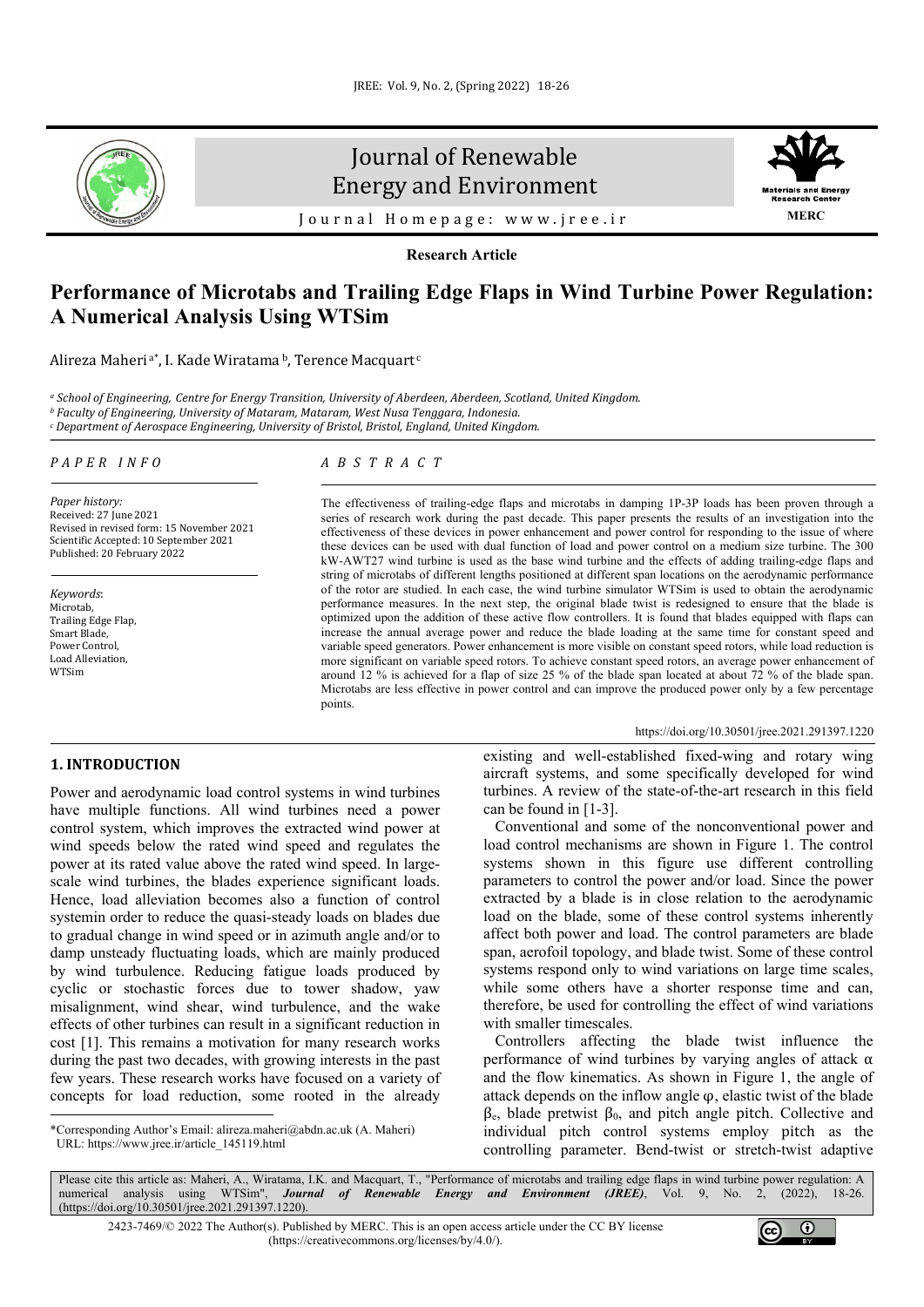blades control the performance by the blade elastic torsional displacement β<sup>e</sup> which is produced as a result of elastic coupling in the blade material. Those controllers affecting the cross-sectional topology of the blade (e.g., via morphing or deploying an active flow controller) affect the form of the function  $\vec{f}$  relating the aerodynamic coefficients  $C_{L}$ ,  $C_{D}$ , and  $C_M$  to the flow kinematics.

 Most of modern wind turbines use individual pitch control systems for alleviating loads of 1P (rotor rotational frequency) [4] up to 3P [5]. However, these systems do not have any significant impact on stochastic loads with higher frequencies. Furthermore, IPC exacerbates pitch actuations leading to an increase in wear and risk of failure of the blade-root connection. On the other hand, smaller active flow controllers, such as microtabs and trailing edge flaps, modify the flow kinematics locally instead of changing the flow kinematics around the entire of the blade [6, 7]. This led the researchers to investigating the potential benefits of implementation of these active flow controllers as auxiliary control surfaces for providing more effective load alleviation, particularly in damping fluctuating and stochastic loads with higher frequencies [8-13].



**Figure 1.** Different control systems affecting blade performance

 Although the results of the above-mentioned studies have proven the potentials of these active flow controllers in load alleviation, utilization of these devices may take some time to be realized due to two main drawbacks of these systems. First, the integration of active flow controllers in wind turbine blades makes the blade manufacturing process more complicated due to required alteration in the process, particularly necessary modifications in moulding process and adding precise machining. Second, the integration of active flow controllers in wind turbine blades means the addition of moving mechanical parts to the structure of the blade. The maintenance and reliability of these systems become another concern for blade manufacturers.

 Given that the previous research has focused on load alleviation and assumed that active flow controllers are accompanied by the main controller such as pitch system (for instance, see [14]) with the function of improving power at low winds and regulating the power at high winds, the capability of these devices in power control has not been investigated thoroughly. If these systems are capable of controlling the power as well as load alleviation, there will not be a need for the main control system and significant cost saving over the lifespan of the wind turbine can be achieved.

This issue together with their proven potential in load alleviation and extension of the lifespan of the blades could circumvent the above-mentioned drawbacks. Ebrahimi and Movahhedi [15] conducted a numerical simulation of the performance of microtabs in improving the power of a 20-kW stall-regulated wind turbine below rated wind speed. Their results show some improvement in the average power for this small wind turbine. However, the issue of the suitability of microtabs for larger wind turbines remains unanswered.

 In view of the above discussion, this paper aims to investigate the potential benefits of these control systems in power enhancement and regulation and to explore the possibility of using these devices as the only controlling systems with both functions of load alleviation and power regulation.

### **2. BLADES UTILIZING NONCONVENTIONAL CONTROL SURFACES**

A wind turbine blade is defined by its span, chord, pretwist, aerofoil, and maximum thickness distributions:  ${R, c(r), \beta_0(r), AF(r), t_{max}(r)}$ . Three more parameters, namely inboard radial location  $R_{F,s}$ , outboard radial location  $R_{F,e}$ , and width of the flap as a fraction of the chord length at the centre of the flap  $d_F^* = d_F/c_F$ , are also required to define the location and size of the flap. These parameters are shown in Figure 2.



Figure 2. Blade with trailing edge flap

Once a flap is deployed by an angle of  $\delta_F$ , it changes the flow kinematics around the blade at that location. This leads to a change in local lift and drag coefficients  $\Delta C_L|_{\delta_F}$  and  $\Delta C_{\text{D}}|_{\delta_E}$ :

$$
\Delta C_{\mathcal{L}}|_{\delta_{\mathcal{F}}} = C_{\mathcal{L}}|_{\delta_{\mathcal{F}}} - C_{\mathcal{L}}|_{\delta_{\mathcal{F}}=0} \tag{1.a}
$$

$$
\Delta C_{\rm D}|_{\delta_{\rm F}} = C_{\rm D}|_{\delta_{\rm F}} - C_{\rm D}|_{\delta_{\rm F}=0} \tag{1.b}
$$

where,  $C_L|_{\delta_F}$  and  $C_D|_{\delta_F}$  are the aerodynamic coefficients at that deployment angle  $\delta_F$ , and  $C_L|_{\delta_F=0}$  and  $C_D|_{\delta_F=0}$  are the original aerodynamic coefficients ( $\delta_F = 0$ ). Besides the deployment angle,  $\Delta C_L$  and  $\Delta C_D$  depend on the aerofoil shape, flap width, and the angle of attack of the aerofoil  $\alpha$ .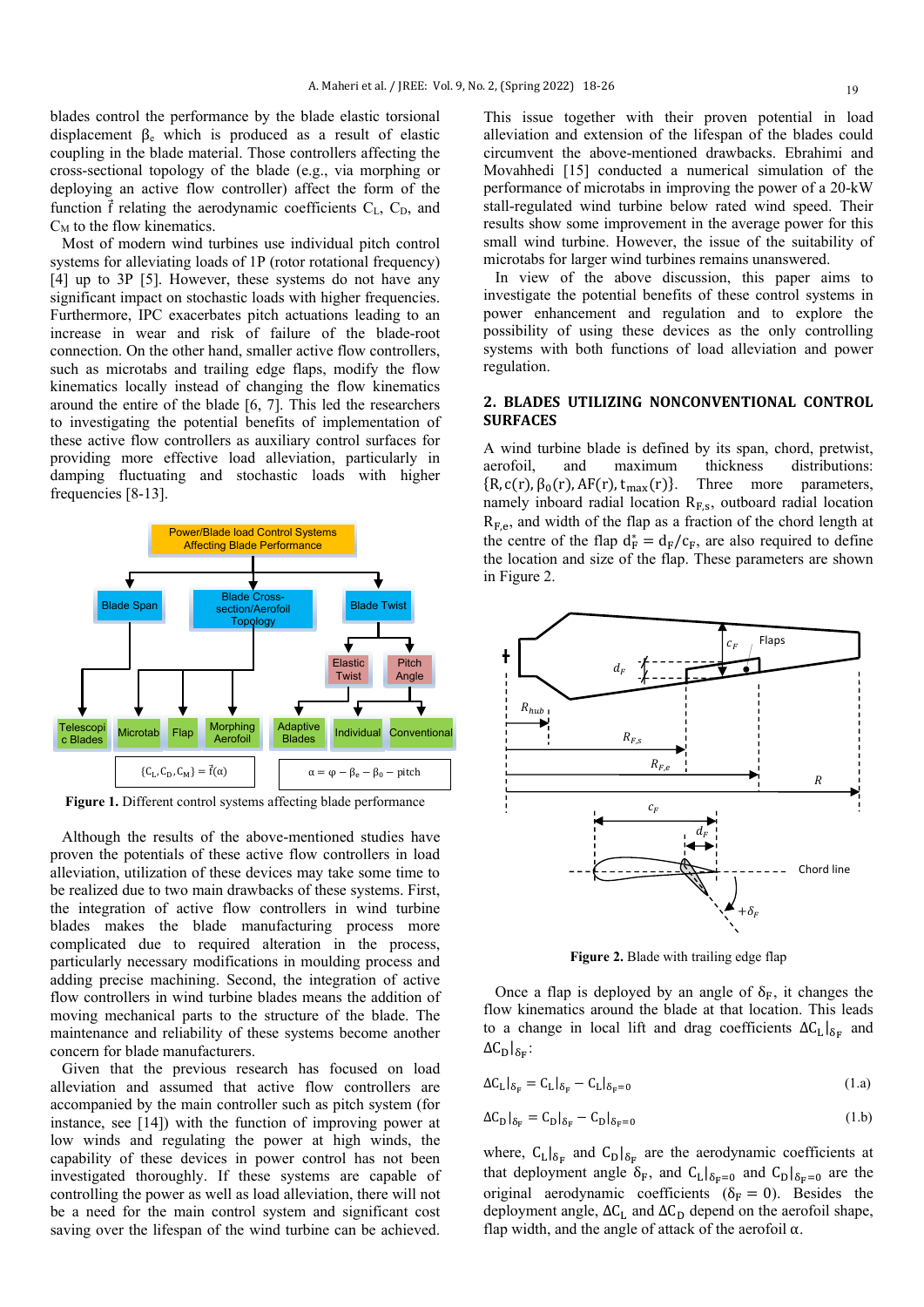In case of blades equipped with microtabs, five parameters are required to define a string of microtabs on a blade. These parameters are the inboard and outboard radial locations of the string of microtabs  $R_{MT,s}$  and  $R_{MT,e}$ ; normalized distance from the leading edge  $d_{MT}^* = d_{MT}/c_{MT}$ ; microtab length s<sub>MT</sub> and actuation height  $h_{MT}^* = h_{MT}/c_{MT}$ . The distance from the leading edge and the actuation height are normalized by  $c_{MT}$ , which is the chord length at the centre of microtab. These parameters are shown in Figure 3.

 Each microtab, in a string of microtabs, depending on its location can get two positions. Microtabs on the suction side of the aerofoil can be deployed upward only (coded by -1), while those on the pressure side of the aerofoil can be deployed downward (coded by  $+1$ ). A deployed microtab changes lift and drag coefficients. These changes can be presented as follows:

$$
\Delta C_{L}|_{MT} = C_{L}|_{MT} - C_{L}|_{MT=0}; \quad MT \in \{-1, +1\}
$$
 (2.a)

$$
\Delta C_{\rm D}|_{\rm MT} = C_{\rm D}|_{\rm MT} - C_{\rm D}|_{\rm MT=0}; \quad \text{MT} \in \{-1, +1\} \tag{2.b}
$$

where,  $\Delta C_L|_{MT}$  and  $\Delta C_D|_{MT}$  are the variations in aerodynamic coefficients as a result of the deployment of a microtab on the suction side (MT = -1) or pressure side (MT = +1);  $C_L|_{MT}$ and  $C_D|_{MT}$  are the aerodynamic coefficients; and  $C_L|_{MT=0}$  and  $C_D|_{MT=0}$  are the original aerodynamic coefficients without the presence or the deployment of microtabs. The amount of changes in lift and drag coefficients,  $\Delta C_L$  and  $\Delta C_D$ , depends on the local angle of attack,  $\alpha$ , microtab location  $d_{\text{MT}}^*$ , and actuation height  $h_{MT}^*$ . An undeployed microtab in its neutral position has no effect on the flow kinematics.



**Figure 3.** Blade with a string of microtabs

 The analysis tool used for this study, WTSim (Wind Turbine Simulator), has a BEMT-based (blade element momentum theory) aerodynamic module and a controller simulator. This tool is capable of simulation of wind turbines with conventional and nonconventional blades (adaptive blades, telescopic blades, and blades equipped with active flow controllers). WTSim calculates the wind turbine aerodynamic performance, including the blade and rotor aerodynamic loads, blade internal forces, the rotor mechanical power in a given operating condition, and the annual average power. More information on the application of WTSim and the background theory of simulating smart blades can be found in [16] and [17], respectively. The BEMT module in WTSim is a modified version of that reported in [18] and [9]. The original version uses axial induction factor convergence algorithms [19 and 20] and is evaluated against WTPerf in [18] and

against FAST and DU\_SWAMP in [9] for conventional blades. This module has been modified for blades equipped with microtabs and trailing edge flaps.

For this study, the lookup tables for  $\Delta C_L$  and  $\Delta C_D$  due to the presence of mictotabs and flaps are obtained using XFOIL [21].

#### **3. PRETWIST MODIFICATION**

Since the addition of microtab or flap to the blade changes the flow kinematics around the blade, the original topology will not be optimum anymore. That is, we need to redesign the blade to ensure it is optimized for the new purpose. However, if we redesign the entire of the blade topology (chord, pretwist, and aerofoil distributions) and the rotor radius, we lose our ground for evaluating how much of the improvement results from the added active controller. Therefore, this study redesigns the pretwist distribution only. The pretwist has the highest effect on the flow kinematics around the blade; on the other hand, changing the pretwist does not directly lead to a change in the blade mass (as opposed to changing the chord and aerofoil distribution or rotor radius).

 In all cases, the blade is modified to ensure that the full potential of active flow controllers is achieved without increasing the cost or the mass of the blade (except for the added cost or mass of the active flow controller itself). The optimization problem is, therefore, formulated as follows:

$$
\max P_{\text{av}} = \int_{V_1}^{V_0} P(V)R(V) \,dV\tag{3.a}
$$

subject to:

$$
P \le P_{\text{rated}} \tag{3.b}
$$

$$
m_{\text{blade}, \text{opt}} \le m_{\text{blade}, \text{original}} \tag{3.c}
$$

where  $P_{av}$  is the annual average power produced by the wind turbine if installed on a site with an average wind speed of  $V_{av}$ ,  $P(V)$  is the rotor power at wind speed V,  $R(V)$  is the wind speed probability density function,  $V_i$  and  $V_o$  are the cut-in and cut-out velocities, respectively, Prated is the rated power, and mblade is the mass of the blade. Generally speaking, to ensure that Constraint (3.c) above is satisfied, we need to analyze the blade both aerodynamically and structurally. However, since the rotor radius and the chord and aerofoil distributions remain the same as the original blades, there is no need to increase the thickness of the blade shell and, hence, increase the mass of the blade if the loading on the optimized blade is equal to or less than the loading on the original blade. In other words, Constraint (3.c) is automatically satisfied if the following constraint on the flap bending moment, as the dominant load, is satisfied:

$$
M_{\text{flap,opt}} \le M_{\text{flap,original}} \tag{3. d}
$$

 By replacing Constraint (3.c) with Constraint (3.d) and keeping the rotor radius, chord and aerofoil distributions constant, there is no need to include any structural analysis in the optimization process. This study calculates the average power based on a Rayleigh probability density function and site average wind speed of  $V_{av} = 5.7 \text{ m/s}$  and cut-in and cut-out velocities of  $V_i = 5$  m/s and  $V_o = 25$  m/s, respectively.

 The optimization tool employed for solving this optimization problem is a Genetic Algorithm (GA) that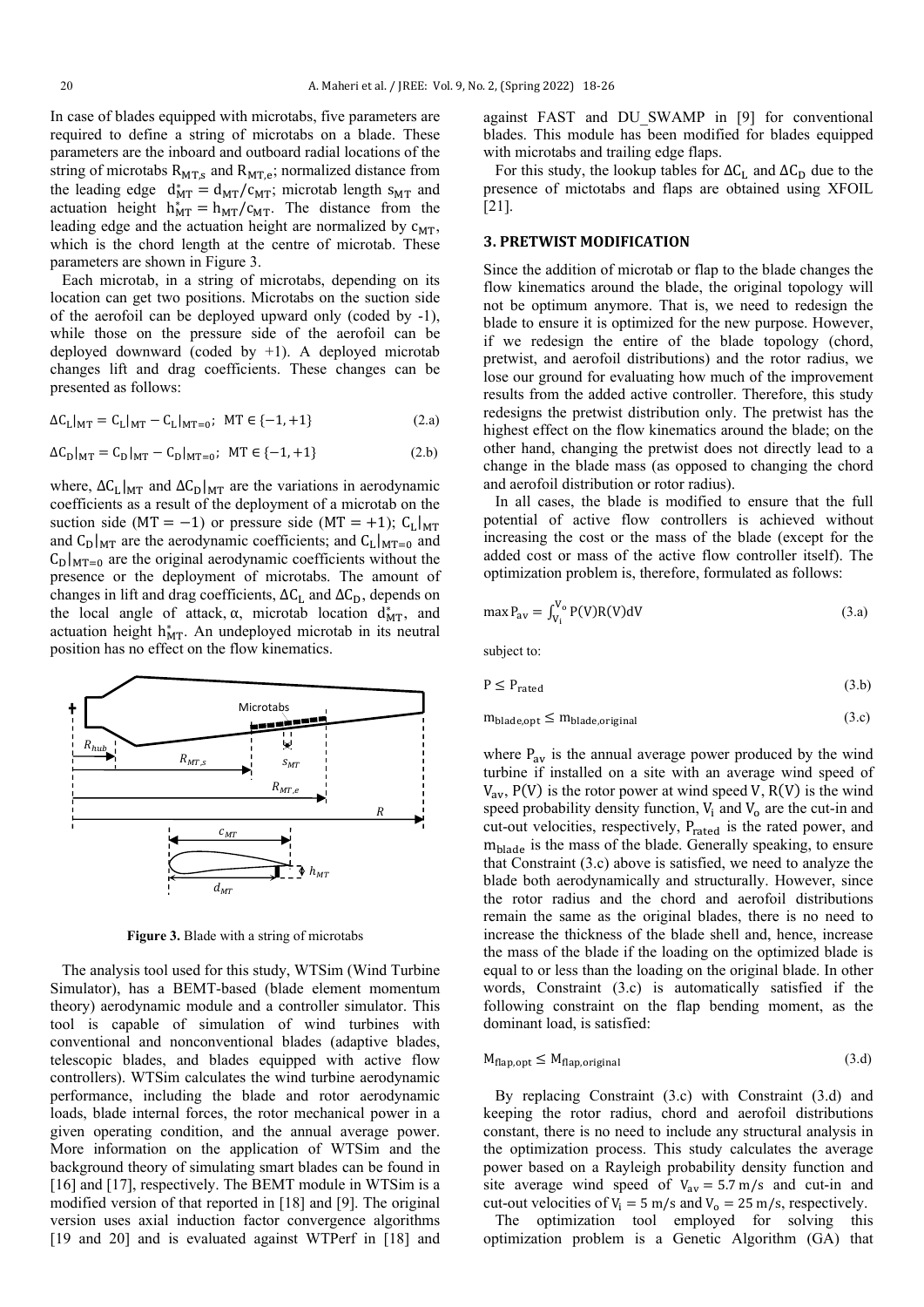requires the BEMT module and the controller simulator for evaluating the design candidates (for calculating P(V),  $M_{\text{flap}}(V)$ , and  $(P_{\text{av}})$ . The GA has special features such as geometric crossover for better exploitation of the solutions, dynamic mutation, and semi-heuristic initial population generation [22, 23]. A chromosome containing the aerodynamic design variables of a blade is a string of real numbers, integer numbers/coded parameters representing the chord, pretwist, and aerofoil distributions at some design points  $(n_{dn})$  along the span of the blade. For blades equipped with mictotabs and flaps, assuming that the size and chordwise locations of these flow controllers are fixed, their span locations ( $R_{F,s}$ ,  $R_{F,e}$ ,  $R_{MT,s}$ ,  $R_{MT,e}$ ) are also added to the set of design variables.

#### **4. POTENTIALS OF TRAILING EDGE FLAPS IN POWER ENHANCEMENT AND REGULATION**

AWT27 wind turbine is adopted as the baseline turbine for this study. It is a two-bladed stall-regulated constant-speed wind turbine with a rotor diameter of 27.4 m. The blade profile is made of S800 series aerofoils. The rotor produces a rated power of about 300 kW at a rotor speed of 53.3 rpm. This turbine is a well-known research wind turbine with its technical data available in the public domain (e.g., see [24]). The advantage of AWT27 over newer research wind turbines such as variable-speed pitch-controlled NREL 5MW turbine is due to its type. A stall-regulated constant-speed turbine makes an ideal test case for studying the power control capabilities of control systems under investigation as it does not have any form of active control in place.

 We deal with three design variables when conducting a design optimization of blades equipped with trailing edge flaps. These parameters are blade pretwist distribution, flap location, and flap length. As shown in Figure 2, parameter  $(R_{Fe} - R_{Fs})$  is the flap length and  $0.5(R_{Fe} + R_{Fs})$ , the radial location of the centre of the flap, represents the flap location. Here, the length of the flap is limited to 5 % of the rotor radius to restrict the added mass and cost. Since the inner parts of the blade are aerodynamically less effective and since the flap cannot be installed at the tip of the blade, the position of the flap is limited between 60 % and 95 % of the rotor radius. The optimization problem of (3) is reformulated as follows:

$$
\max P_{\text{av}} = f(X) \tag{4.a}
$$

where

 $X = {\beta_0(r), R_{F,s}, R_{Fe}}$  (4.b)

subject to:

 $P \leq P_{\text{rated}}$  (4.c)

$$
M_{\text{flap,opt}} \le M_{\text{flap,original}} \tag{4. d}
$$

 $R_{F,s} \geq 0.6R$  (4.e)

 $R_{F,e} \le 0.95R$  (4.f)

$$
R_{F,e} - R_{F,s} \le 0.05R
$$
\n
$$
(4.9)
$$

The pretwist distribution  $\beta_0(r)$  is defined using  $n_{dp} = 5$ design points. The width of the flap  $d_F$  is considered as 10 % of the local chord  $c_F$ , where  $c_F$  is the chord @ 0.5( $R_{F,e}$  +  $R_{F,s}$ ).

The flap deployment angle is assumed to be limited to the lower and upper limits of 20 degrees:  $\delta_{F,l} = -20^{\circ}$  and  $\delta_{F,u} =$  $+20^\circ$ .

 The optimum solution is found to have a pretwist distribution, as shown in Figure 4.a, with a flap extended between 70-75 % of the rotor radius. Figures 4.b through 4.d show the performances of original AWT-27 without installing flap, AWT-27 blades equipped with flap but with original pretwist, and AWT-27 blades equipped with flap with an optimized pretwist. It is evident that the addition of flap to the original blades without modifying them has some positive effect on the power capture capability (improving the average power from 43.9 kW to 44.8 kW and showing the increase of 2.1 %). However, this slight improvement comes at a cost of 4.6 % increase in the flap bending moment at the root (176.5 kNm versus 168.7 kNm). On the other hand, comparing the performances of the optimized blades equipped with flaps and the original blades, we observe a significant 8.84 % improvement in the average power (47.7 kW versus 43.9 kW) as well as a 2.9 % reduction in the root bending moment (163.8 kNm versus 168.7 kNm).

 The behavior of the power curve of Figure 4.b for blades equipped with flap and optimized pretwist suggests that flap can be used instead of traditional pitch control system to regulate the rotor power at wind speeds above the rated speed. This is consistent with the behavior of blade root bending moment curve shown in Figure 4.d, in which the bending moment increases to its maximum value at a rated wind speed (similar to pitch-controlled rotors) and, then, decreases at higher wind speeds. A slight reduction in power curve at wind speeds above 23 m/s and increase in blade bending moment for wind speeds above 20 m/s result from flap saturation. A perfect power regulation and a continuous bending moment reduction at higher wind speeds (similar to pitch-controlled rotors) can be achieved by using a bigger flap or allowing higher deployment angles beyond  $\pm 20^{\circ}$ .

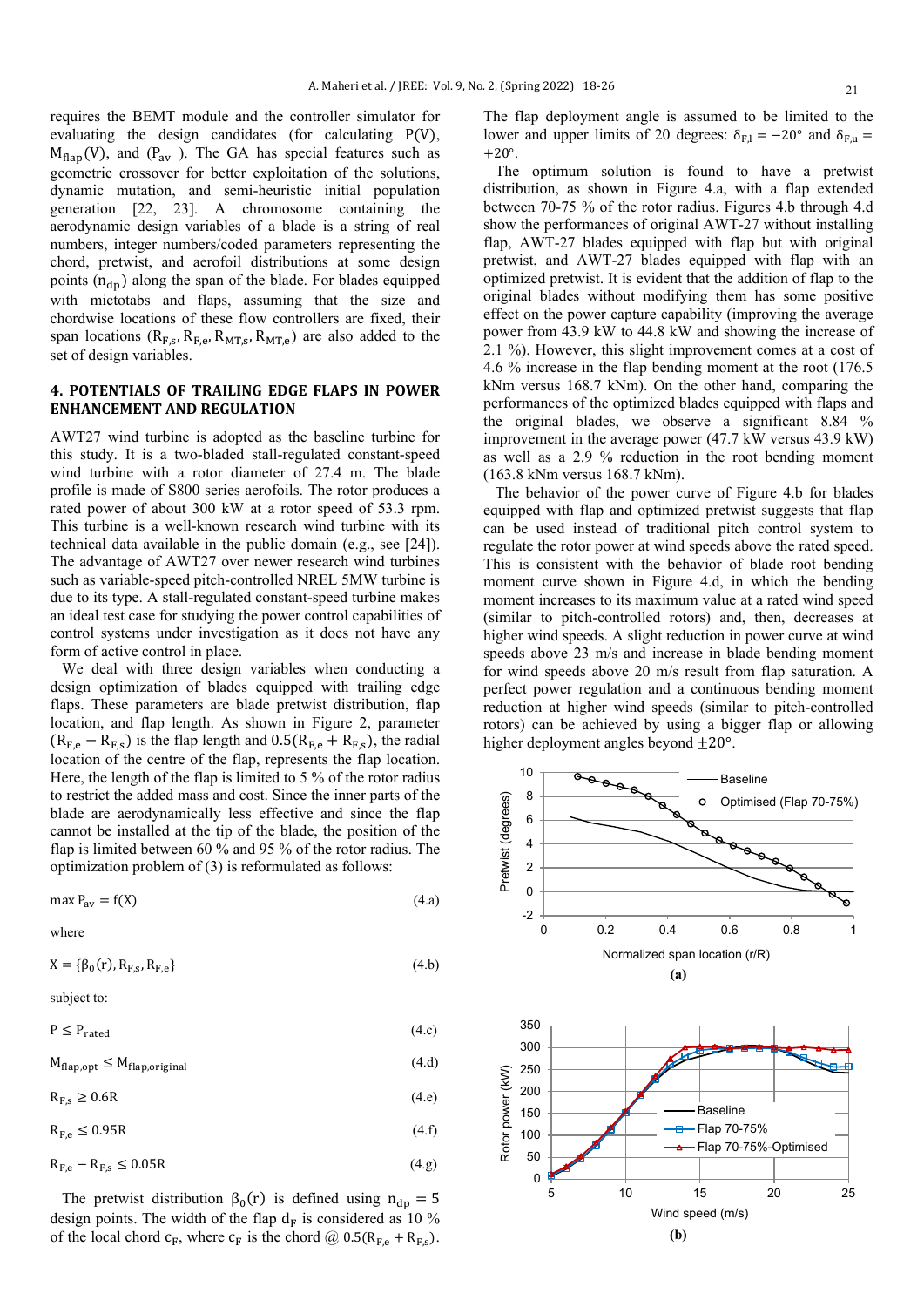

**Figure 4.** Blade with trailing edge flap @ 70-75 % of the span -Constant speed rotor

The optimization problem (4) can be also solved in the case of variable speed rotors, where all parameters are the same as those used in the case of constant speed rotor except the rotor speed which is treated here as a controlling parameter. For simulating the rotor speed, the following parameters are used:  $\Omega_l = 30$  rpm,  $\Omega_u = 65$  rpm, and  $\varepsilon_{\Omega} = 0.1$  rpm. For the variable speed rotor, the optimum solution is found to have a pretwist distribution, as shown in Figure 5.a, with the optimum flap location between 70-75 % of the rotor radius. Figures 5.b to 5.d show the performance of the unit with original blades, original blades with flap, and optimized blade with flap.





**Figure 5.** Blade with trailing edge flap @ 70-75% of the span – Variable-speed rotor

As expected, in the case of turbines with variable speeds, since the dominant controlling parameter is the rotor speed, the contribution of other active flow controllers, such as trailing edge flaps, in improving the energy capture capability is very small. This contribution, however, increases notably as a result of optimization (here, a 4.8 % increase in the average power from 49.7 kW to 52.1 kW). Moreover, with reference to Figure 5.d, one can see that the blade optimization leads to the reduction of blade loading as well (here, 9.6 % from 187.3 kNm to 169.2 kNm). Moreover, the same argument regarding flap saturation and its effect on the behavior of blade root bending moment curve can be made for rotors with variable speeds.

#### **4.1. Parametric study**

Reference [25] reports the results of a parametric study on exploring the potential benefit and effect of using trailing edge flaps on constant speed rotors. Here, by adopting the same approach, the effect of the size and location of flap on the power capture capability of variable speed rotors is investigated for 11 cases of different flap sizes and locations, as shown in Table 1. For each case, the optimum pretwist is found upon solving an optimization problem similar to that of (5.a), in which  $X = {\beta_0(r)}$  with Constraint (5.c) as the only constraint applied. The results of performance simulation are shown in Figures 6 and 7.

 In Figure 7.a, all flaps start at 60 % of the rotor radius (Cases 1 and 8 through 11 in Table 1). In Figure 7.b, all flaps have a span of 5 % of rotor radius (Cases 1 through 7 in Table 1). By using the data shown in Figure 7, the share of blade pretwist optimization in the power enhancement is shown in Figure 8.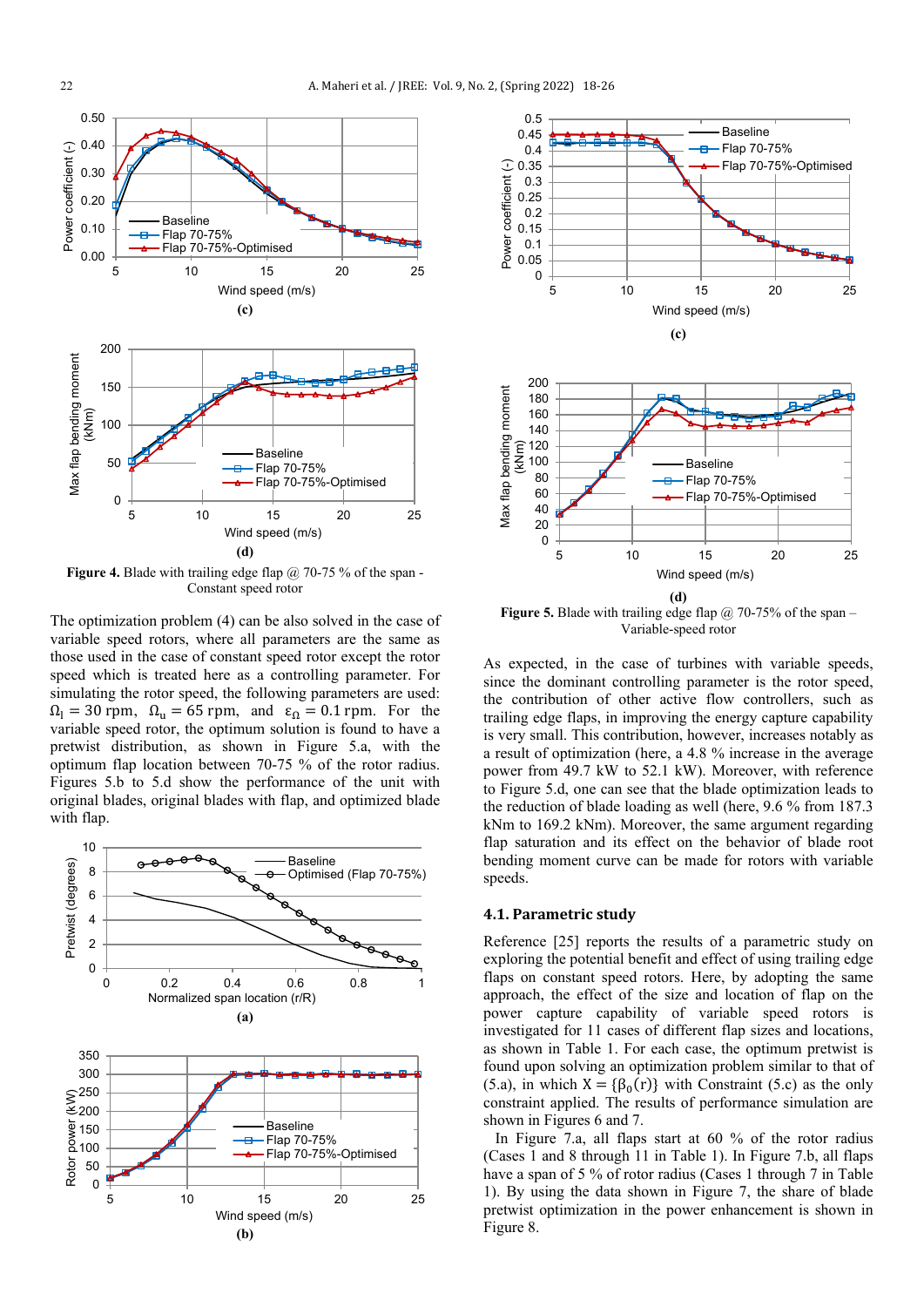$\begin{array}{|c|c|c|c|c|} \hline \textbf{Case} & \textbf{R}_{F,s} & \textbf{R}_{F,e} \hline \end{array}$ **Flap location** 0.  $5(R_{F,e} + R_{F,s})$ <br>62.5 **Flap length**  $\frac{R_{F,e} - R_{F,s}}{5}$ 1 60 65 62.5 5 2 65 70 67.5 5 3 70 75 72.5 5 4 75 80 77.5 5 5 80 85 82.5 5 6 85 90 87.5 5 7 90 95 92.5 5 8 60 70 65.0 10 9 60 75 67.5 15 10 60 80 70.0 20 11 60 85 72.5 25

**Table 1.** Studied flap lengths and flap locations (in % of R)





Figure 6. Average power for different flap sizes and locations: (a) constant speed [25] and (b) variable-speed rotors





Figure 7. Effects of the (a) flap size and (b) flap location on the improvement in the average power



Figure 8. Contribution of optimization to the power enhancement

In view of these results, the following conclusions can be drawn:

- For CS rotors, the size of the flap has a significant effect on the amount of enhancement in the average power. This effect, however, reduces dramatically as the size increases (also reported in [25]).
- For CS rotors, the location of flap is a key parameter influencing the amount of improvement in the power extraction. The best location for placing a flap is at about 70 % of the blade span from the root of the blade (also reported in [25]).
- In contrast to CS rotors, neither the location of the flap nor its size affect the performance significantly. This is mainly due to having a rotor speed as the dominant controlling system in place.
- Effect of flap on CS is greater than that of flap on VS.
- Contribution of the pretwist optimization to enhancing the power capture capability in both CS and VS rotors is significant. Contribution of the blade optimization in VS rotors is greater than that in CS rotors.

 Optimization has the highest effect on shorter flaps located towards the tip of the blade. This is due to the facts that the outer parts of the blade are aerodynamically more sensitive and that flow kinematics can be more optimized locally around shorter flaps.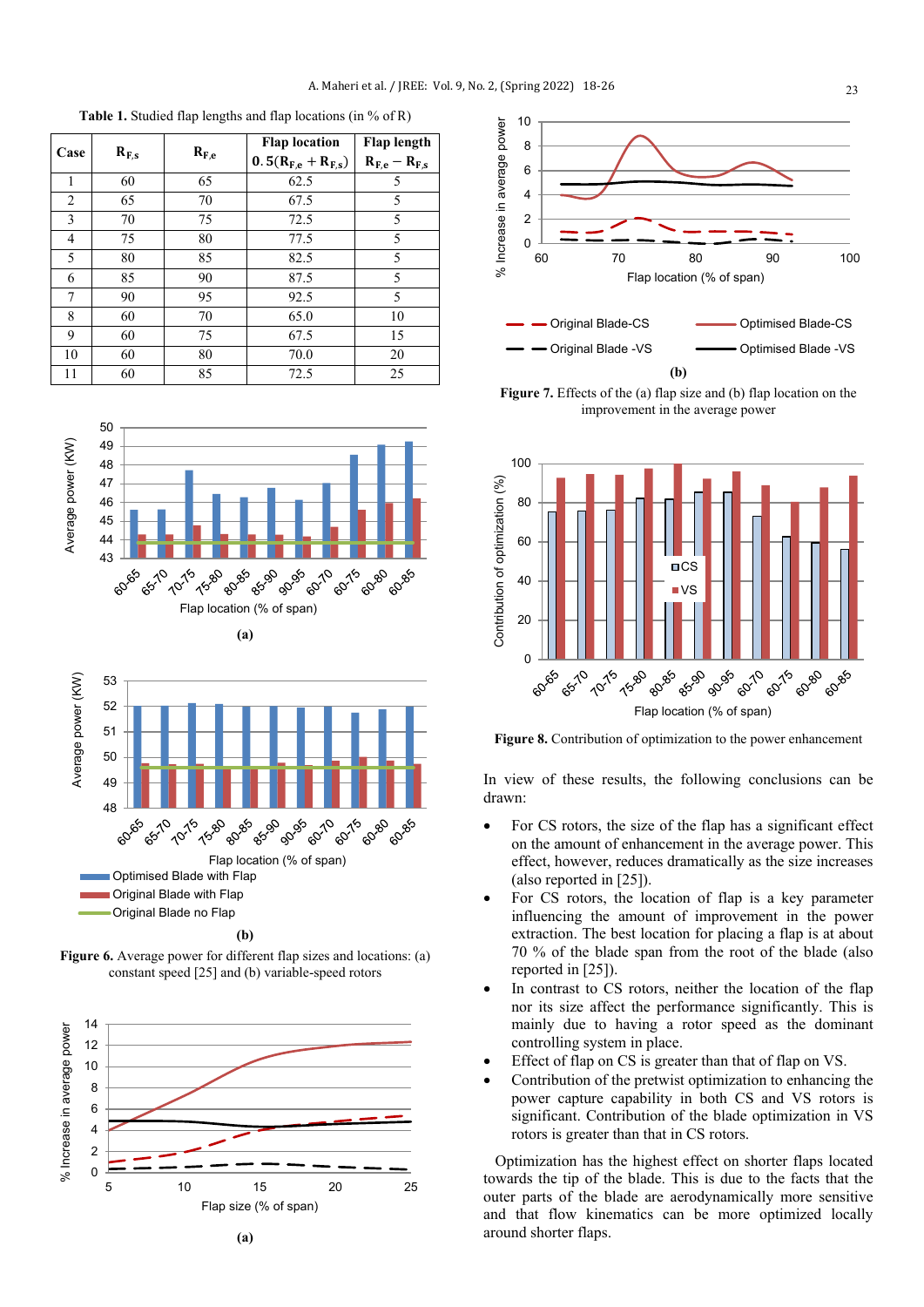#### **5. POTENTIALS OF MICROTABS IN POWER ENHANCEMENT AND REGULATION**

Since we are using a string of microtabs over a portion of the blade rather than a single microtab, the length of the string does not make a meaningful design variable. The reason is that some part of the string (the inner parts) might be always in a neutral position with no effect on the power. Therefore, we assume that the string of microtabs has a fixed length of 20 % of the span, extended from  $R_{MT,s} = 0.7R$  to  $R_{MT,e} = 0.9R$ . The optimization problem of (4) is then reformulated as follows:

$$
\max P_{\text{av}} = f(X) \tag{5.3}
$$

where

$$
X = \{\beta_0(r)\}\tag{5.b}
$$

subject to:

$$
P \le P_{\text{rated}} \tag{5.c}
$$

$$
M_{\text{flap,opt}} \le M_{\text{flap,original}} \tag{5. d}
$$

Using  $d_{MT}^* = 80\%$  and  $d_{MT}^* = 95\%$  of the chord from the leading edge on the upper and lower surfaces, respectively, with an actuation height of  $h_{MT}^* = 3.3$  % of the chord length, the blade is optimized for pretwist, as shown in Figure 9.a.

 In Figures 9.b and 9.c, the curves representing the baseline blade and the baseline blade with microtabs are almost identical. With reference to Figure 9, it is evident that the baseline blades extract more or less the same amount of power, with or without microtab, unless the pretwist is optimized. The pretwist optimization leads to some improvement of 4.2 % in the average power (45.7 kW versus 43.9 kW).

 By repeating the optimization problem above for the case of variable speed rotor, no improvement was observed due to the dominance of the rotor speed as the controlling parameter.







#### **6. SUMMARY AND CONCLUSION**

Active flow controllers such as trailing edge flaps and microtabs were proposed and developed for damping 1P-3P cyclic and stochastic loads on wind turbine blades. Their effectiveness in load alleviation and their potential in increasing the lifespan of blades were proven through a series of researches during the past decade. This paper explored the effectiveness of these devices in power enhancement at low winds and power regulation at high winds towards answering the issue of whether these devices can be used with the dual function of load and power control.

 The constant-speed stall-regulated 300 kW AWT 27 wind turbine was adopted as the case for studying the effect of trailing edge flaps and microtabs on power enhancement at low winds and power regulation at high winds. In all cases, the pretwist of the blades was optimized to ensure that the full potential of active flow controllers is realized without increasing the cost and mass of the blade (except for the added cost or mass of the active flow controller itself). The optimization objective was taken as the annual average power (to be maximised) with constraints on power (for power regulation) and flap bending moment of the blades at root (to ensure that the mass of the optimized blade is not larger than the mass of the original blade). The following conclusions can be drawn from the results of these case studies:

In both constant speed and variable speed rotors, adding flaps to the original blades without pretwist optimization has some positive effect on the power capture capability. However, this slight improvement comes at the cost of an increase in blade loading. Optimized blades equipped with flaps can increase the annual average power and reduce blade loading at the same time for both constant speed and variable speed rotors. The effect of power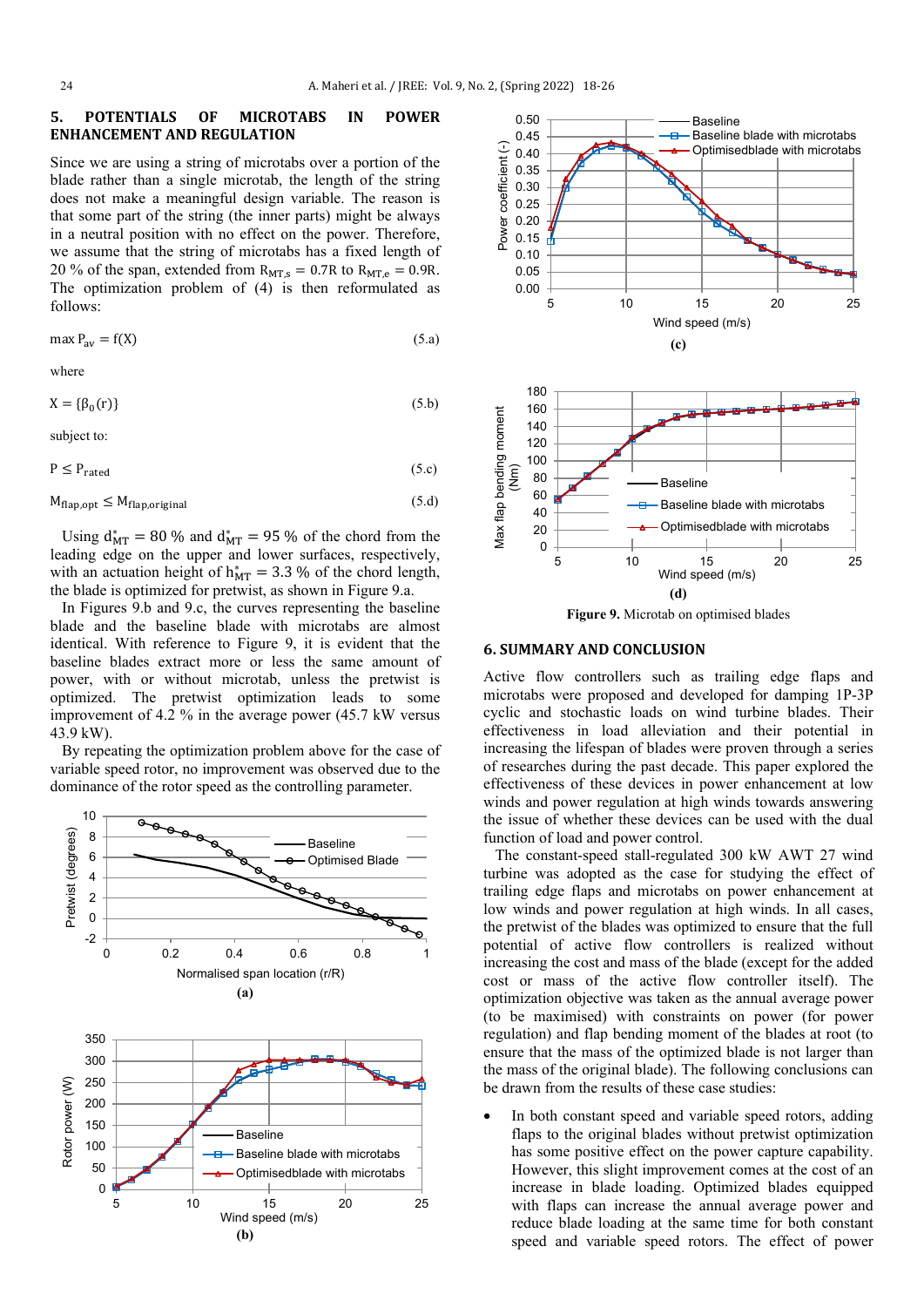enhancement is more visible on constant speed rotors, while load reduction is more significant for variablespeed rotors. In variable-speed rotors, since the dominant controlling parameter is the rotor speed, the effect of adding trailing edge flap on improving the energy capture capability is lower.

- For variable-speed generators, neither the position nor the size of flap affects the extracted power significantly. On the other hand, in the case of constant-speed generators, the position of flap along the blade span plays a key role in influencing the amount of improvement in the rotor power. At the examined positions, it was found that the best location for positioning a flap was at about 70 % of the blade span. The flap size is also found to have a significant effect on the average power enhancement. However, this effect is not linear and reduces significantly as the size of flap increases.
- Contribution of the pretwist optimization to enhancing the power capture capability in both constant-speed and variable-speed rotors is significant. Contribution of the blade optimization to variable-speed rotors is greater than that to constant speed rotors. Optimization has the highest effect on shorter flaps located towards the tip of the blade. This is due to the facts that the outer parts of the blade are aerodynamically more sensitive and that flow kinematics can be more optimized locally around shorter flaps.
- Flap is much more efficient than microtabs in power control. The baseline blades extract almost the same amount of power, with or without microtab. However, with an optimized pretwist, microtabs can improve the power produced by up to 4 %.

 Most likely, more improvements could be made by removing some of the optimization constraints. For example, removing Constraint (5.g)  $R_{F,e} - R_{F,s} \le 0.05R$  allows the optimizer to explore the longer flaps. The addition of chord as a design variable in the optimization process needs conducting a cost analysis, but makes the design space more flexible and, therefore, provides a greater chance for finding superior solutions in terms of power enhancement and load reduction compared to the reported ones.

## **7. ACKNOWLEDGEMENT**

This research has received no external funding.

#### **NOMENCLATURE**

| AF                 | Aerofoil index                                 |
|--------------------|------------------------------------------------|
| C                  | Chord length (m)                               |
| $c_F$              | Chord length at flap location (m)              |
| $c_M$              | Chord length at microtab location (m)          |
| $C_D$              | Drag coefficient                               |
| $C_{L}$            | Lift coefficient                               |
| $C_{M}$            | Pitching moment coefficient                    |
| $d_F$              | Flap width (m)                                 |
| $d_{MT}$           | Microtab distance from the leading edge (m)    |
| $h_{MT}$           | Microtab actuation height (m)                  |
| $M_{flap}$         | Blade flapwise bending moment at root (Nm)     |
| m <sub>blade</sub> | Blade mass (kg)                                |
| pitch              | Pitch angle $(°)$                              |
| P                  | Rotor power (W)                                |
| $P_{av}$           | Site average power (W)                         |
| $P_{\text{rated}}$ | Rated power (W)                                |
| R                  | Rotor radius (m); probability density function |
| $R_{F,e}$          | Flap outboard radial location (m)              |

| $R_{F,s}$            | Flap inboard radial location (m)        |
|----------------------|-----------------------------------------|
| $R_{MT,e}$           | Microtab outboard radial location (m)   |
| $R_{MT,s}$           | Microtab inboard radial location (m)    |
| r                    | Span location (m)                       |
| $S_{\rm MT}$         | Single microtab length (m)              |
| $t_{\rm max}$        | Aerofoil maximum thickness (% of chord) |
| V                    | Wind speed at hub height $(m/s)$        |
| $V_i$                | Cut in wind speed $(m/s)$               |
| $V_{0}$              | Cut out wind speed $(m/s)$              |
| $V_{\text{rated}}$   | Rated wind speed (m/s)                  |
| <b>Greek letters</b> |                                         |
| α                    | Angle of attack                         |
| $\beta_0$            | Blade pretwist (°)                      |
| $\beta_e$            | Blade elastic twist $(°)$               |
| $\delta_F$           | Flap deployment angle (°)               |
| φ                    | Inflow angle $(°)$                      |
| $\Omega$             | Rotor speed (rpm)                       |
| Subscripts           |                                         |
| F                    | Flap                                    |
|                      | Lower limit                             |
| МT                   | Microtab                                |
| opt                  | Optimum                                 |
| origin               | Original                                |
| u                    | Upper limit                             |
| Superscript          |                                         |
| *                    | Normalised                              |

#### **REFERENCES**

- Barlas, T.K. and van Kuik, G.A.M., "Review of state of the art in smart rotor control research for wind turbines", *Progress in Aerospace Sciences*, Vol. 46, No. 1, (2010), 1-27. [\(https://doi.org/10.1016/j.paerosci.2009.08.002\)](https://doi.org/10.1016/j.paerosci.2009.08.002).
- 2. Yuan, Y. and Tang, J., "On advanced control methods toward power capture and load mitigation in wind turbines", *Engineering*, Vol. 3, No. 4, (2017), 494-503. [\(https://doi.org/10.1016/J.ENG.2017.04.023\)](https://doi.org/10.1016/J.ENG.2017.04.023).
- 3. Menezes, E.J.N., Araújo, A.M. and da Silva, N.S.B., "A review on wind turbine control and its associated methods", *Journal of Cleaner Production.* Vol. 174. (2018). 945-953. *Production*. [\(https://doi.org/10.1016/j.jclepro.2017.10.297\)](https://doi.org/10.1016/j.jclepro.2017.10.297).
- Larsen, T.J., Madsen, H.A. and Thomsen, K., "Active load reduction using individual pitch, based on local blade flow measurements", *Wind Energy*, Vol. 8, No. 1, (2005), 67-80. [\(https://doi.org/10.1002/we.141\)](https://doi.org/10.1002/we.141).
- 5. van Engelen, T.G., "Design model and load reduction assessment for multirotational mode individual pitch control (higher harmonics control)", *Proceedings of European Wind Energy Conference*, Athens, (2006). [\(https://publicaties.ecn.nl/PdfFetch.aspx?nr=ECN-RX--06-068\)](https://publicaties.ecn.nl/PdfFetch.aspx?nr=ECN-RX--06-068).
- 6. Johnson S.J., Baker J.P., van Dam, C.P. and Berg, D., "An overview of active load control techniques for wind turbines with an emphasis on microtabs", *Wind Energy*, Vol. 13, No. (2-3), (2010), 239-253. [\(https://doi.org/10.1002/we.356\)](https://doi.org/10.1002/we.356).
- 7. Bæk, P., Gaunaa, M., Sørensen, N.N. and Fuglsang, P., "Comparative study of distributed active load control concepts for wind turbine blades", *Proceedings of Science of Making Torque from Wind Conference*, Heraklion, Greece, (2010), 611-617. [\(https://doi.org/10.2514/6.2011-348\)](https://doi.org/10.2514/6.2011-348).
- 8. Macquart, T., Maheri, A. and Busawon, K., "Microtab dynamic modelling for wind turbine blade load rejection", *Renewable Energy*, Vol 64 (2014) 144-152 Vol. 64, (2014), 144-152. [\(https://doi.org/10.1016/j.renene.2013.11.011\)](https://doi.org/10.1016/j.renene.2013.11.011).
- 9. Macquart, T. and Maheri, A., "Integrated aeroelastic and control analysis of wind turbine blades equipped with microtabs", **Renewable Energy.** Vol 75, (2015), 102-114. *Energy*, Vol 75, (2015), 102-114. [\(https://doi.org/10.1016/j.renene.2014.09.032\)](https://doi.org/10.1016/j.renene.2014.09.032).
- 10. Macquart, T., Maheri, A. and Busawon, K., "A decoupling control strategy for wind turbine blades equipped with active flow controllers",<br>Wind Energy Vol. 20 (2017) 569-584 **Wind Energy**, Vol. 20, (2017), [\(https://doi.org/10.1002/we.2024\)](https://doi.org/10.1002/we.2024).
- 11. Chen, H. and Qin, N., "Trailing-edge flow control for wind turbine performance and load control", *Renewable Energy*, Vol. 105, (2017), 419-435. [\(https://doi.org/10.1016/j.renene.2016.12.073\)](https://doi.org/10.1016/j.renene.2016.12.073).